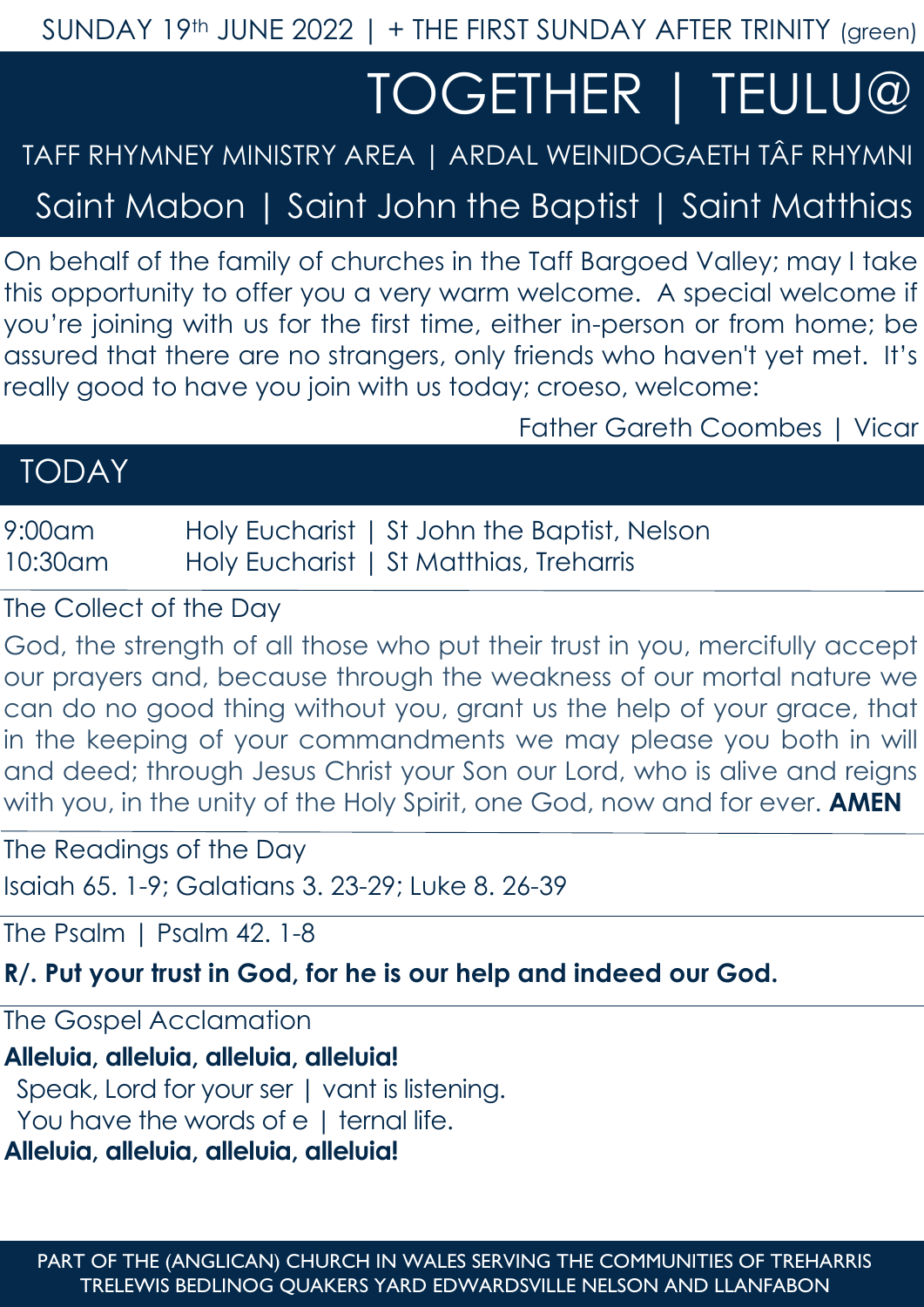# THE WEEK AHEAD

|                |  | Monday   Ss Alban, Julius and Aaron; Martyrs |  |
|----------------|--|----------------------------------------------|--|
| 20th June 2022 |  |                                              |  |

| $1:15$ pm                                | The Funeral of Vera Rees +RIP at Chapel of Rest                               |       |
|------------------------------------------|-------------------------------------------------------------------------------|-------|
| Tuesday   Feria<br>21st June 2022        |                                                                               |       |
| 11:30am                                  | The Funeral of Lynne Stanley +RIP at St John's                                |       |
| Wednesday   Feria<br>22nd June 2022      |                                                                               | Green |
| 11:00am                                  | The Holy Eucharist at St Matthias                                             |       |
| Thursday   Feria<br>23rd June 2022       |                                                                               | Green |
| 4:00 <sub>pm</sub><br>6:30 <sub>pm</sub> | Act of Remembrance at the Albion Memorial<br>The Holy Eucharist at St Mabon's |       |
| 24th June 2022                           | Friday   The Nativity of S John the Baptist                                   | White |
| 10:30am<br>1:00 <sub>pm</sub>            | The Holy Eucharist at St John's<br>The Funeral of William Miles +RIP at Salem |       |
| Saturday   Feria<br>25th June 2022       |                                                                               |       |

A collection plate will be passed around at each service; however you may like to make your gift by using your mobile phone and sending a text:

TEXT 2 GIVE: Text TTBL followed by a space, followed by the amount of your gift in numbers to 70085 to support the life of the Church.

CHEQUES: payable to The Parish of Treharris Trelewis Bedlinog & Llanfabon.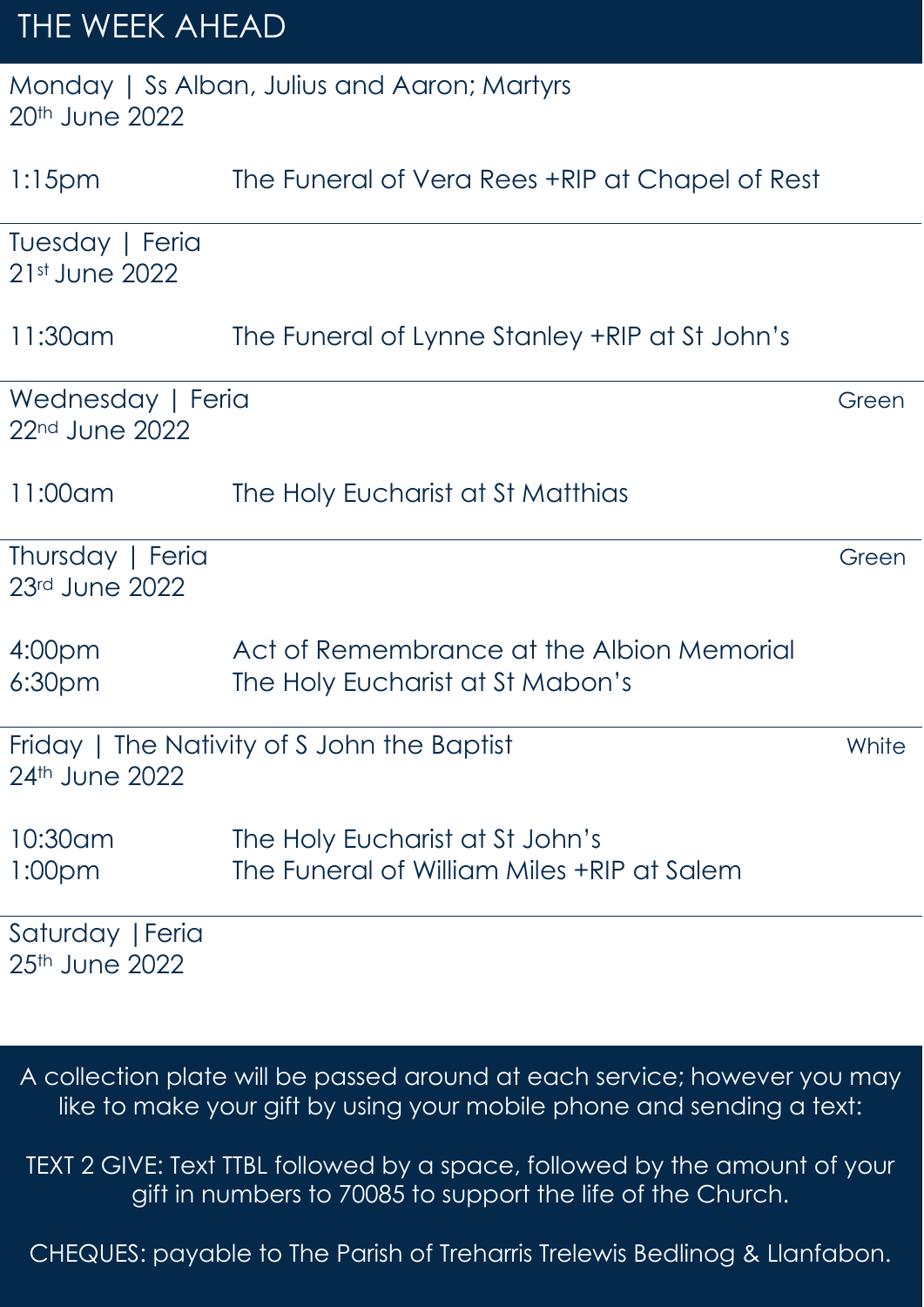Sunday the  $26<sup>th</sup>$  of June 2022 | + The Second Sunday after Trinity

9:00am The Holy Eucharist at St John's, Nelson, CF46 6HA 10:30am The Holy Eucharist at St Matthias, Treharris, CF46 5RB

## NOTICES & INFORMATION

**NELSON RFC | COMMUNITY LUCKY 4's** play today's draw in church or pay and play online via PayPal or Bank Transfer; £1.00 to play; just choose 4 numbers for a chance to win this week's prize fund. The weekly draw helps to support the wider mission and ministry of St. John's Church, Nelson.

**FOODBANK DONATIONS** due to the significant increase in referrals the foodbank is currently short of all items. Any spare carrier bags are always welcome.

**CHARITY PUB QUIZ** every Sunday from 7:30pm at the Lord Nelson Inn; supporting our local mission and outreach community projects; booking is advised by calling the Nelson Inn. Everyone is welcome.

**CHURCHYARDS CEMETERY & GROUNDS APPEAL** to keep on top of maintaining all areas any donations to assist with meeting these costs would be greatly appreciated. The mixed weather is meaning that more frequent cuts are required at a cost of £565.00 every 4-6 weeks.

**COMMUNITY FOOD LARDER** is open daily Mondays - Fridays between 9:30am and 11:30am at St John's Church Hall. No questions asked and everyone is welcome. Always lots of bakery and chilled items that would otherwise go to waste. Pop in and take a look.

**HOLY LAND PILGRIMAGE 2023** The Shrine of Our Lady of Walsingham is hosting a pilgrimage to the Holy Land; 13 - 20 November 2023, fullyinclusive. Speak with Audrey Wiltshire for more details on 07565 360 832.

**CUP 'N' CHAT** Llanfabon MU are hosting a weekly coffee morning at St John's, Nelson every Tuesday from 10:30am; pop in, everyone is welcome. Beginning a week Tuesday, on the 28<sup>th</sup> of June.

**ST JOHN'S STROLLERS** meet every Thursday for a gentle walk from St John's at 2:00pm; weather permitting. Everyone welcome.

Do stay and enjoy some refreshments following the service this morning.

To watch a service online, enter the following link into your device: https://www.youtube.com/channel/UC7My2\_VL77VXyVwuPR30WHQ